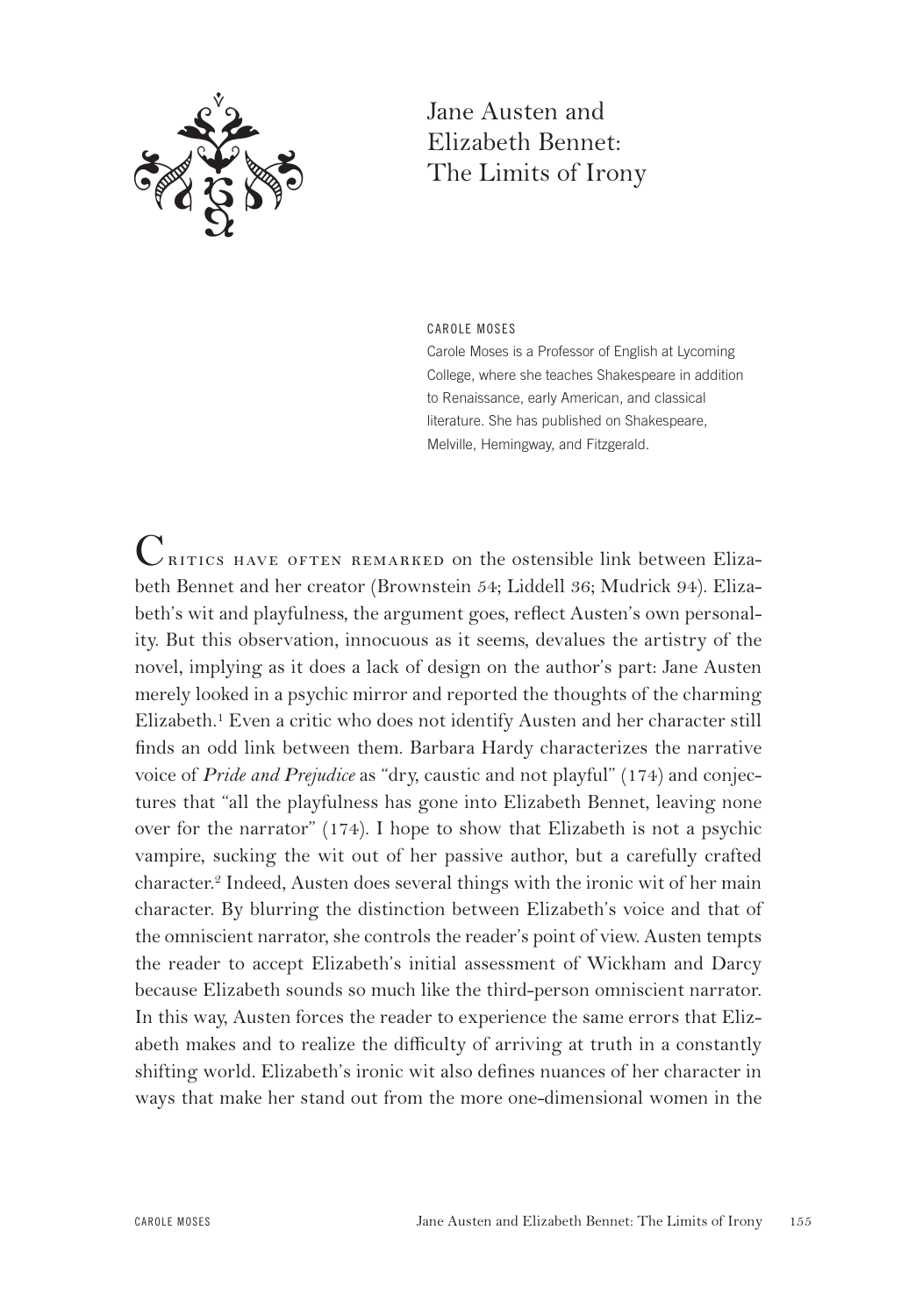novel: Caroline Bingley, Charlotte Lucas, Lydia, even Jane. And, ultimately, Elizabeth's wit defines theme as the novel develops a critique on the worth of an ironic worldview.

A. Walton Litz's comments are fairly typical of what critics say about point of view in the novel. Writing of an earlier experiment that heralds the style of *Pride and Prejudice*, he points out that Austen tells the story "from the point-of-view of one character while qualifying and expanding that viewpoint through dramatic irony and direct comment. Such a method . . . combines in a limited form the omniscience of third-person narration with the immediacy of first-person narrative . . ." (110). Although several critics have denied a distinctive authorial voice to the omniscient narrator (Hardy 66; Lascelles 173– 174), I hope to show that both Austen and her character share the same ironic assumptions. Further, by associating the omniscient authorial voice with a detached ironic perspective, Austen leads the reader to accept Elizabeth's judgments. After all, she sounds like the omniscient narrator, so we expect of her the same reliability as that of her author. The narrative trick of the novel is that the omniscient author is not reliable. Several writers have pointed out that Austen attempts to deceive the reader into believing Elizabeth's judgments of Darcy (Babb 113; Liddell 43). What has not been noted is the extent to which her deception is based on a shared voice with Elizabeth.<sup>3</sup> Commenting on the "general epistemological uncertainty" (454) of *Pride and Prejudice*, Tara Goshal Wallace notes that the reader must "puzzle out the truth from a mass of inconsistent data" (52). Interestingly, Robert Kellogg and Robert Scholes have shown that the decline of "full omniscience" (274) in the novel is linked to the rise of cosmic uncertainty:

The whole movement of mind in Western culture from the Renaissance to the present—the very movement which spawned the novel and elevated it to the position of the dominant literary form—has been a movement away from dogma, certainty, fixity and all absolutes in metaphysics, in ethics, and in epistemology. (276)

Using the conventions of omniscient narration, Austen shows how difficult true perception is by blurring the distinction between her authorial voice and that of her erring main character. Like the reader of "The Heart of Darkness" or "My Kinsman, Major Molineux," the reader of *Pride and Prejudice* is faced with the task of extracting truth from very ambiguous narrative clues.<sup>4</sup>

Austen's famous opening sentence establishes the ironic narrative voice, and it is one the reader hears throughout the novel. Austen attributes Charlotte's acceptance of Mr. Collins to a "pure and disinterested desire of an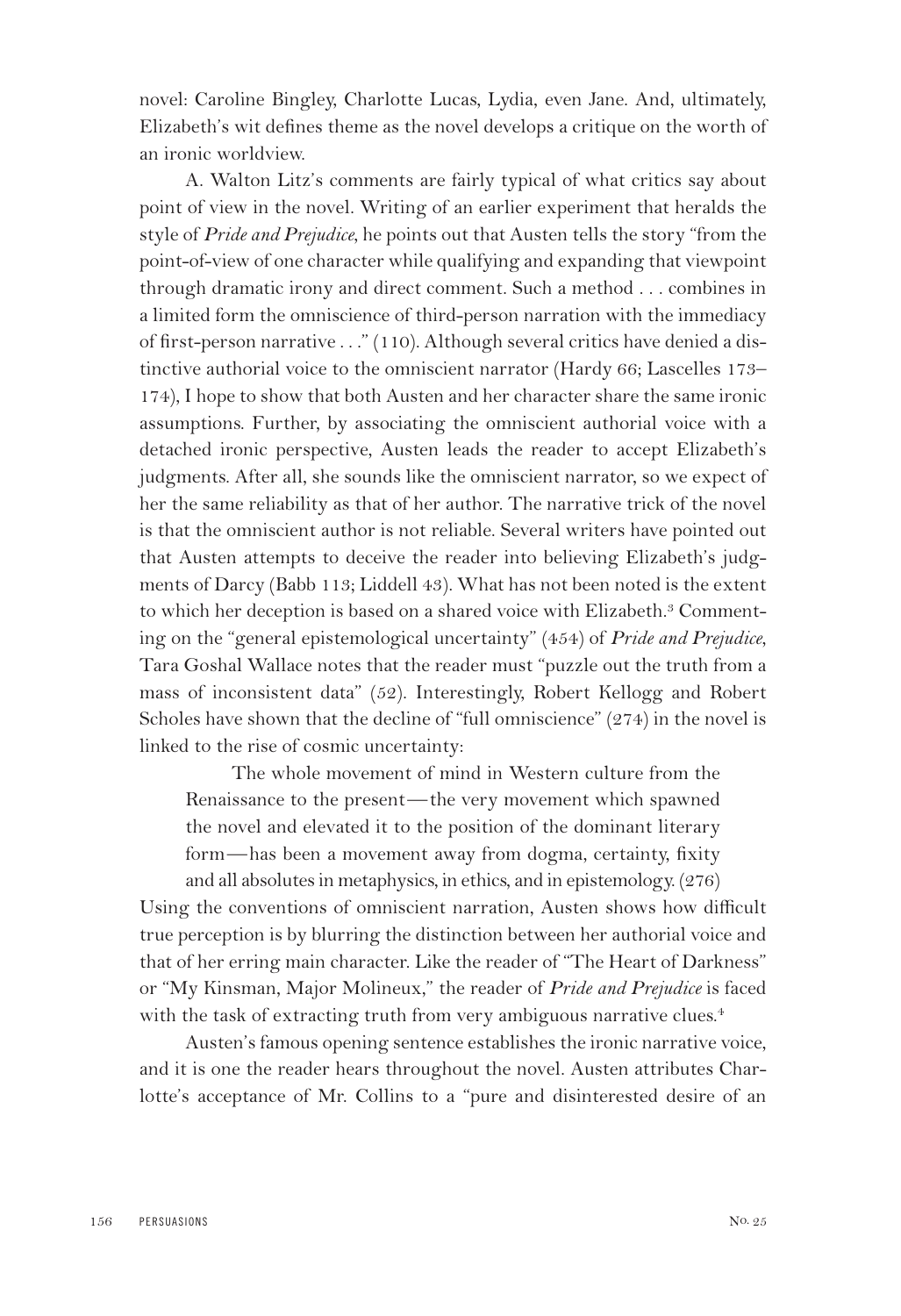establishment" (122); she refers to the "fire and independence" (121) of Mr. Collins in proposing to one woman the day after being rejected by another; she describes Mr. Bennet as a "true philosopher" (236) for making the best of an abysmal marriage by mocking his wife; and she refers to Mrs. Bennet's "gentle murmurs" (128) after Charlotte has accepted Mr. Collins. Clearly, Charlotte is not disinterested, Mr. Collins is hardly fiery, Mr. Bennet's socalled philosophy is based merely on his own amusement, and there is nothing gentle about Mrs. Bennet's complaints. Sometimes Austen's irony is a bit more indirect, leading to a generally wry tone. As she chronicles Elizabeth's feelings for Darcy, for example, she notes:

If gratitude and esteem are good foundations of affection, Elizabeth's change of sentiment will be neither improbable nor faulty. But if otherwise, if the regard springing from such sources is unreasonable or unnatural, in comparison of what is so often described as arising on a first interview with its object, and even before two words have been exchanged, nothing can be said in her defence, except that she had given somewhat of a trial to the latter method, in her partiality for Wickham and that its ill-success might perhaps authorise her to seek the other less interesting mode of attachment. (279)

Surely, the long clause beginning "if otherwise" is tongue-in-cheek since the novel at this point has effectively demonstrated the dangers of love at first sight. And the wonderful phrase "less interesting mode of attachment" casts ironic light on her initial attraction to Wickham.<sup>5</sup>

John F. Burrows has analyzed "disjunction as a source of [Austen's] comic energy" (171), and this energy is often ironic and linked to the authorial voice. Although his travels do not extend beyond his home, Austen tells us that Sir William Lucas is "civil to all the world" (18). Lady Catherine has the meteorological power of "determin[ing] what weather they were to have on the morrow" (166), just as she "scold[s] [the cottagers] into harmony and plenty" (169). Treating weather and economic prosperity as if both are simply a matter of willpower creates an ironic dislocation. As the novel ends, Austen tells the readers that "Happy for all her maternal feelings was the day on which Mrs. Bennet got rid of her two most deserving daughters" (385). The implied callousness of the verb ("got rid of") when applied to its direct object ("her two most deserving daughters") casts an ironic light on the "maternal feelings" which open the sentence.

Like her author, Elizabeth has a keen sense of irony. Sometimes she says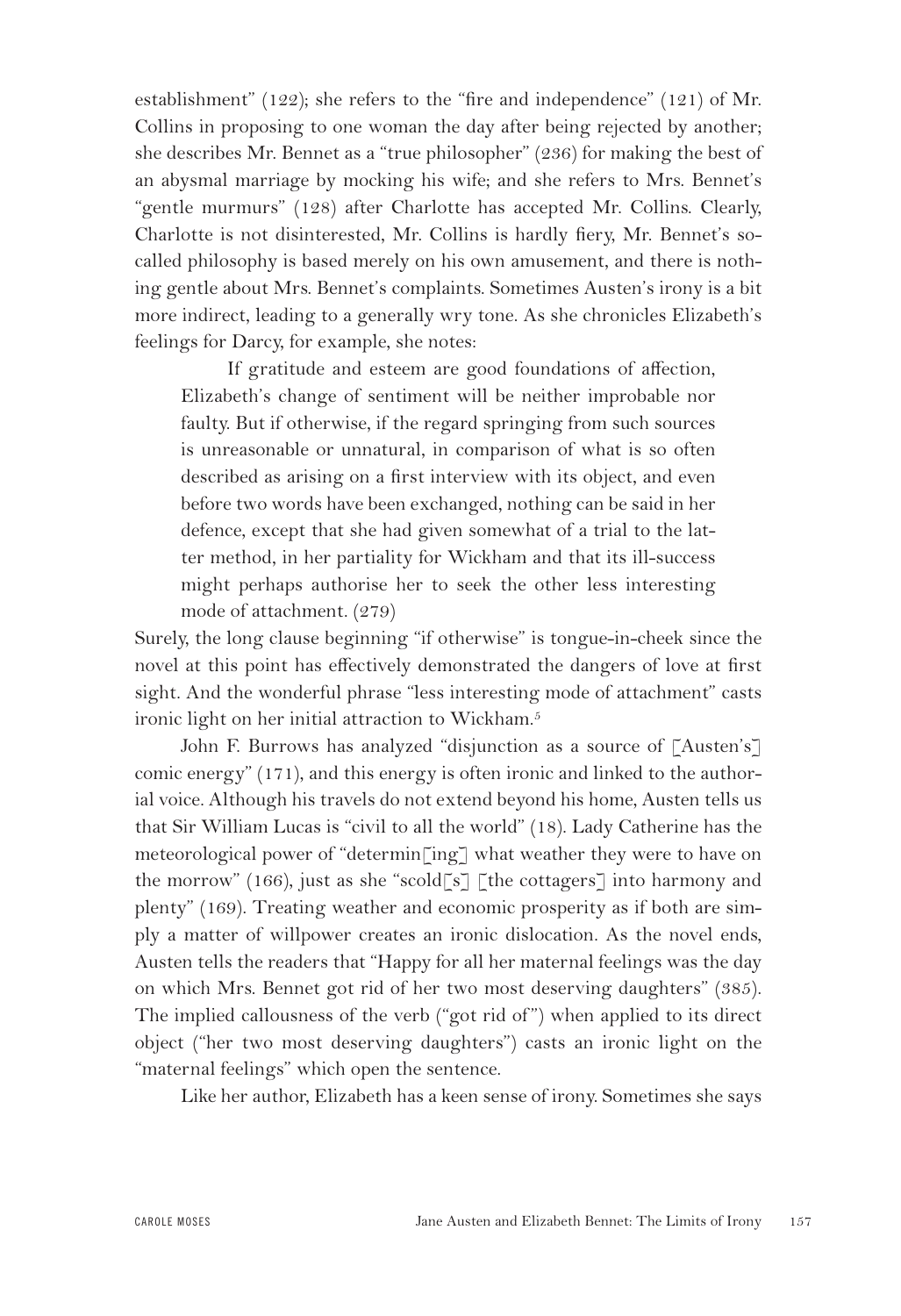things she clearly does not mean; sometimes she juxtaposes words or phrases that produce absurdity. When Jane is discussing Bingley and his sisters' reluctance to accept her as a sister-in-law, Elizabeth says, "'if upon mature deliberation, you find that the misery of disobliging his two sisters is more than equivalent to the happiness of being his wife, I advise you by all means to refuse him'" (119), advice that is actually meant to eliminate Jane's scruples. The juxtaposition of emotionally charged language ("misery") with the more neutral "disobliging" underscores the irony.<sup>6</sup> Jane is clearly overreacting to the sisters, who will only be "disobliged" by Bingley's marriage to Jane. Commenting on her sister's attempts to exonerate both Wickham and Darcy by attributing their misunderstanding to an unnamed third party, Elizabeth tells her "'to clear *them* too, or we shall be obliged to think ill of somebody'" (85). Of course, the point is that "somebody" must be responsible for the enmity between the men, although at this point Elizabeth is deceived about who should bear the blame. Nevertheless, she intends to show Jane that in the real world not everyone can be exonerated of wrongdoing. Jane's later measured acknowledgement of Caroline Bingley's falsity prompts Elizabeth to comment "That is the most unforgiving speech . . . that I ever heard you utter'" (350). In one sense, Elizabeth merely speaks the truth—Jane is incapable of intense or prolonged anger—but her comment, by linking high emotion to Jane's temperate words, continues the light irony that Elizabeth so often uses.

By making absurd claims in a serious manner, Elizabeth often uses irony to make her point. After the Netherfield ball, Elizabeth responds to Jane's stated admiration for Bingley by saying, "'He is also handsome . . . which a young man ought likewise to be, if he possibly can. His character is thereby complete'" (14). Discussing a handsome appearance as if it were a matter of willpower—and linking it to moral stature—subtly undermines the superficial basis of many social attractions in the novel. This passage reminds one of Lady Catherine "determining" the weather and, again, links Elizabeth to the authorial voice. Later in the novel, as Elizabeth reveals the truth to Jane about Wickham and Darcy, her sister, typically, tries to believe well of both men. Elizabeth's humorous response equates virtue with a physical entity that can shift and is her ironic way of admitting her previous false perception and her recent insight into the true nature of the two men: "This will not do.... There is but such a quantity of merit between them; just enough to make one good sort of man; and of late it has been shifting about pretty much'" (225).7

As if further to identify the omniscient narrator and Elizabeth, Austen early in the novel blurs their thoughts. When describing Jane's praise of the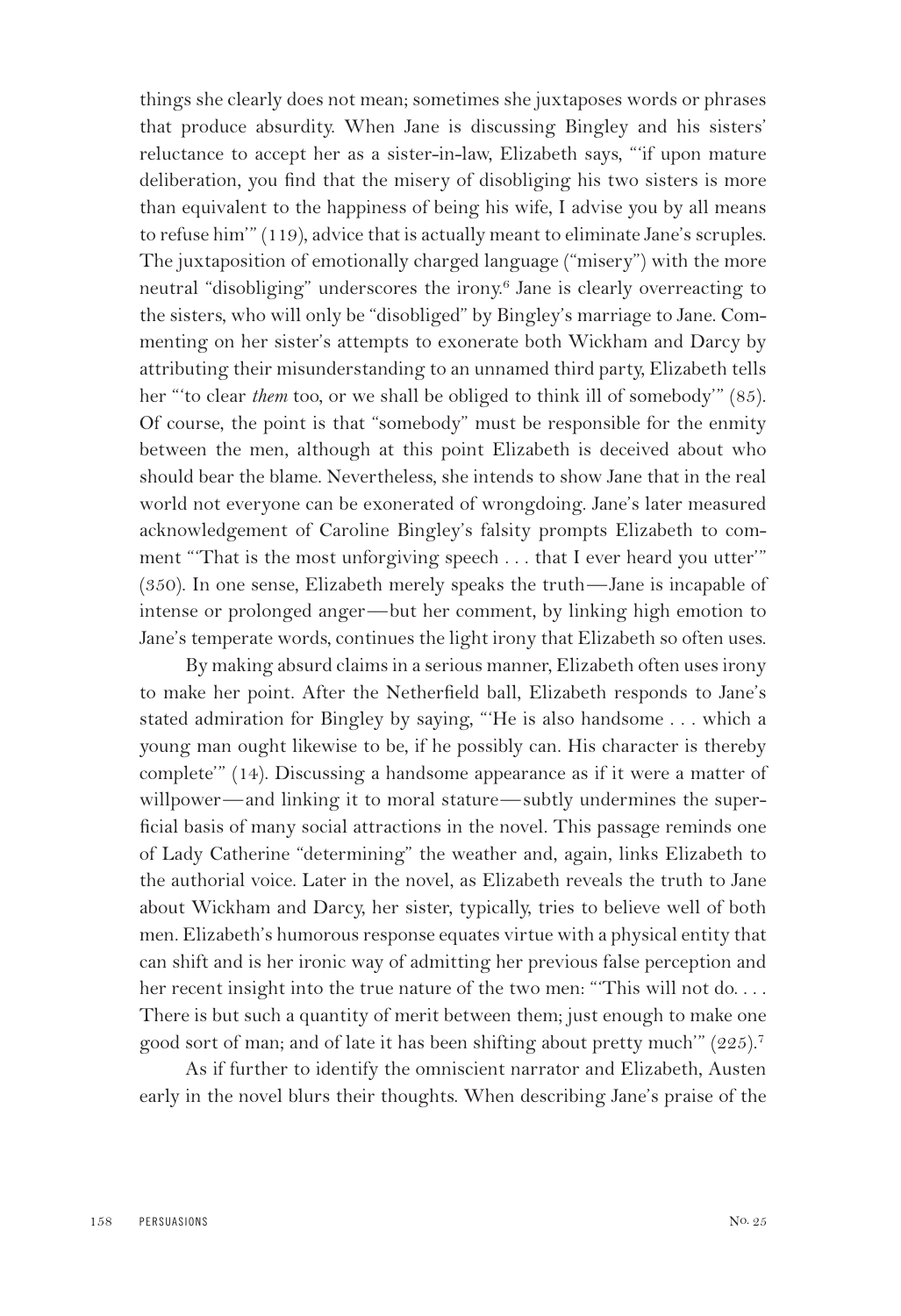Bingley sisters, Austen says "Elizabeth listened in silence, but was not convinced; their behaviour at the assembly had not been calculated to please in general; and with more quickness of observation and less pliancy of temper than her sister, and with a judgment too unassailed by any attention to herself, she was very little disposed to approve them" (15). Clearly, we are hearing Elizabeth's thoughts. But the passage goes on to recount their education and fortune, things only the omniscient narrator could know, ending in the ironic conclusion that "they were therefore in every respect entitled to think well of themselves, and meanly of others" (15). This seamless blending of Elizabeth's thoughts with Austen's knowledge prepares the reader to accept Elizabeth's views.

The identification of Elizabeth with the third-person narrator also appears in Austen's free indirect speech. This stylistic device occurs when the reader hears the character's thoughts, not in the style of the omniscient narrator, but in the idiom of the character being described. In other words, it is a character's thoughts, a prerogative of the omniscient author, but in the speaking style of the character. Dorrit Cohn notes that Austen was the "first extensive English practitioner" of this technique (108). But what is striking about *Pride and Prejudice* is that Austen and her character (Elizabeth) have essentially the same idiom. When, for example, Elizabeth is in agony over her aunt's slow pace at Pemberley and her embarrassment at having to make conversation with Darcy, the reader seems in Elizabeth's mind. But when the reader learns that "time and her aunt moved slowly" (257), the wryness could be Austen's or Elizabeth's. In fact, the reader has already heard Elizabeth equate virtue with a package that can "shift." This same linking of an intangible quality ("time") with a physical being ("aunt") therefore sounds as much like Elizabeth's style as Austen's third-person commentary. Earlier in this same chapter, when Elizabeth and the Gardiners meet Darcy, Elizabeth fears for his composure when he learns of their family relationship to her. The reader is told, however, that "he sustained it . . . with fortitude" (255). Once again, language is being used comically as a quasi-militaristic noun ("fortitude") is used to describe a social situation. And, once again, the voice could be Austen's or Elizabeth's as filtered through free indirect speech. The reader has no way of knowing. Similarly, Elizabeth's later regrets about misjudging Darcy and rejecting his proposal are phrased in lightly ironic language as she thinks "no such happy marriage could now teach the admiring multitude what connubial felicity really was" (312). The self-mockery of the word choice ("admiring multitude") reveals Elizabeth's own mocking self-criticism, but,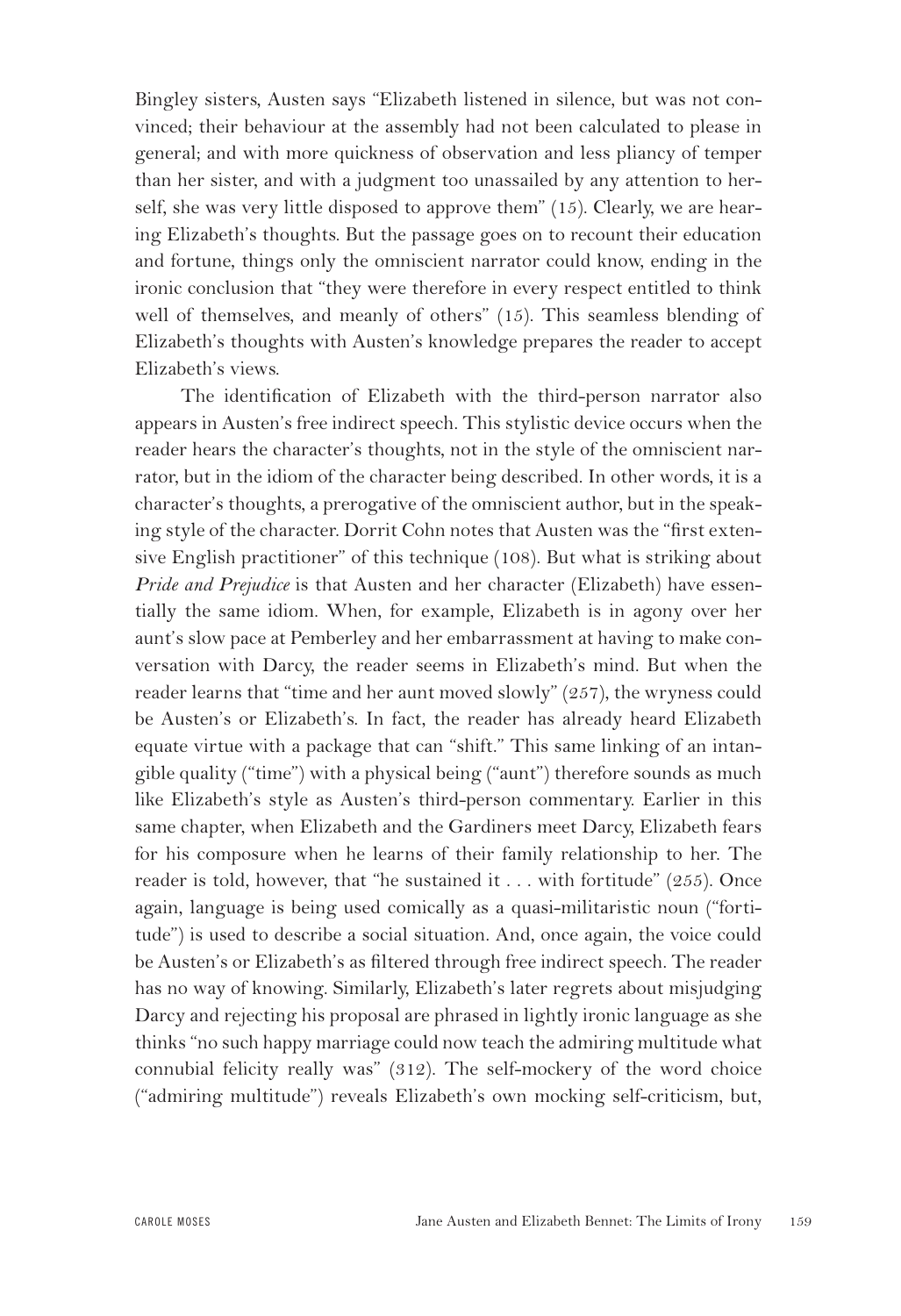once again, the distinction between Austen's voice and Elizabeth's thoughts is blurred.

In addition to using irony to identify her character with narrative omniscience, Austen also uses irony as a sensitive barometer of Elizabeth's feelings. Elizabeth's irony (or lack of it) reflects a complex web of speaker, audience, purpose, and situation. She is not simply uniformly ironic. For instance, she is rarely ironic to certain characters: her mother, Lydia, Mr. Collins, Lady Catherine. The first two are so silly that irony would be wasted on them, and she is not especially close to either. Often she saves her irony for where it will do the most good: helping Jane to a better understanding of the world, for example. With Lady Catherine and Mr. Collins, she is usually trying to quell the impertinent queries of the former and to fend off the advances of the latter; irony would be out of place in accomplishing either goal. Thus, Elizabeth's irony differs from that of her father, whose ironic gibes—whether to his wife or daughters—only serve to reinforce his own sense of superiority and distance him still further from his family.

Barbara Hardy has compared Elizabeth and Darcy to Beatrice and Benedick in *Much Ado about Nothing* (55) but, unlike Benedick, Darcy is initially too haughty and then too smitten with Elizabeth to do verbal battle with the woman who attracts him. Elizabeth, however, shows a blend of flippancy and vulnerability that closely resembles that of Beatrice. Her irony clearly shows her complex emotional state. When talking to Colonel Fitzwilliam at Rosings, she warns him to prepare to hear something "'very dreadful'" (175) about his cousin. This melodramatic opening leads to ironic deflation: Darcy has refused to dance at the Netherfield ball even though several women lacked partners. Elizabeth's irony accomplishes several things. It tweaks Darcy and thereby shows her independence. Being one of the women with whom he refused to dance, she shows how little she cares about his slight. It also allows her to lecture Darcy briefly on his aloofness and thus to hint that he would do well to examine his own character. Lastly, by turning the conversation to a mutual experience, she forces him to acknowledge a social relationship with her. Her playful jesting is thus a sign of her vulnerability, her attraction, and her determination not to assume a submissive role in whatever their relationship may become.

The same dynamic emerges when they finally do dance together. By treating the dance as if it is a game with rigid rules ("'It is *your* turn to say something now, Mr. Darcy.—*I* talked about the dance, and *you* ought to make some kind of remark on the size of the room, or the number of couples" [91]),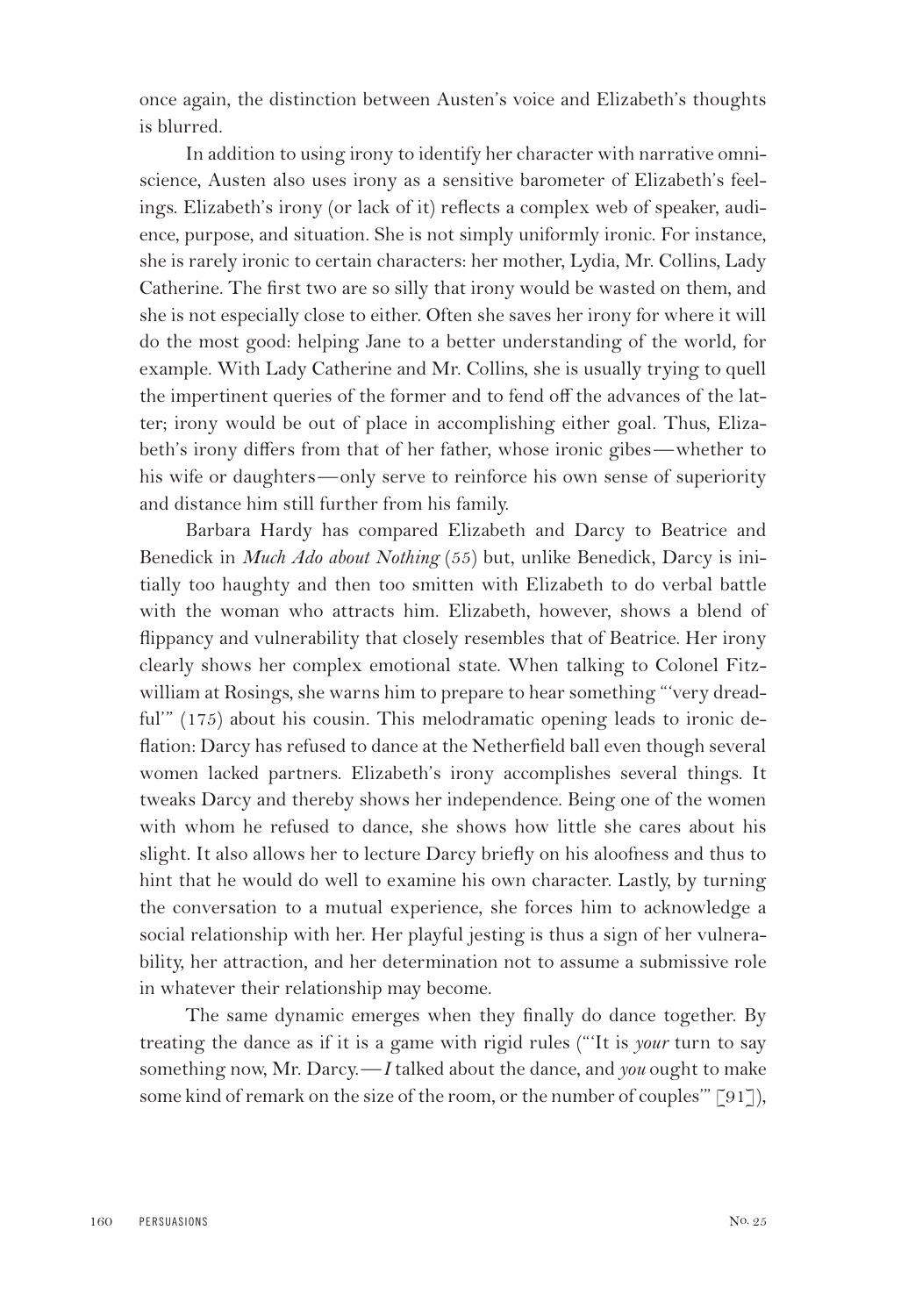she shows him that she does not see his dancing with her as a great mark of condescension. Thus, she reserves her surface independence. Her response also masks her emotional vulnerability—he has, after all, refused to dance with her earlier—by using wit to camouflage potential awkwardness. And it teases him into further conversation, thus promoting their relationship while affecting nonchalance about it. Although at this point in the novel Elizabeth is still deceived about Darcy's character, thinking "Attention, forbearance, patience with Darcy, was injury to Wickham" (89), her witty repartee reveals an underlying attraction of which her conscious mind is unaware.

Elizabeth's occasional irony to other characters also defines her inner life. After her trip to Rosings, Wickham asks if Darcy has improved "'in essentials'" (234). She replies, "'Oh, no! . . . In essentials, I believe, he is very much what he ever was" (234). This is a potentially awkward encounter. Elizabeth wants him to know that she now realizes that Darcy was always the superior man, yet she does not want to cause a scene on the very day that Wickham's regiment is decamping. The indirect irony of her comment allows her to maintain an amicable relationship with him while alerting him to her recent knowledge. Her irony hits home since "Wickham looked as if scarcely knowing whether to rejoice over her words, or to distrust their meaning" (234).8 When Jane asks her later in the novel when she began to love Darcy, she answers, "'I believe I must date it from my first seeing his beautiful grounds at Pemberley'" (373). Her humorous assumption of materialistic motives dismisses with a laugh Jane's serious question. And when one considers how superior Elizabeth has felt to Jane throughout the novel and how she constantly tried to mold Jane's thinking to her own, one can understand why she treats her change of heart so lightly. The embarrassment of having to admit her own mistakes—even to someone as kind as her sister—is covered by her humor. And, to give Elizabeth her due, after the initial awkwardness of the question has passed, she reassures Jane how much she respects her husbandto-be.

Finally, Elizabeth's ironic voice raises thematic concerns about intellectual detachment and emotional engagement in the world. For when Elizabeth believes she is most detached and objective in judging Darcy, she is actually allowing her emotional reactions—to her sister's abandonment by Bingley and her own slighted sense of self-worth—to lead her astray. The recurring question in Austen criticism, whether she has a larger vision beyond marrying her heroines off happily,<sup>9</sup> actually posits a false dichotomy between wisdom and happy endings since happiness in marriage is not, as Charlotte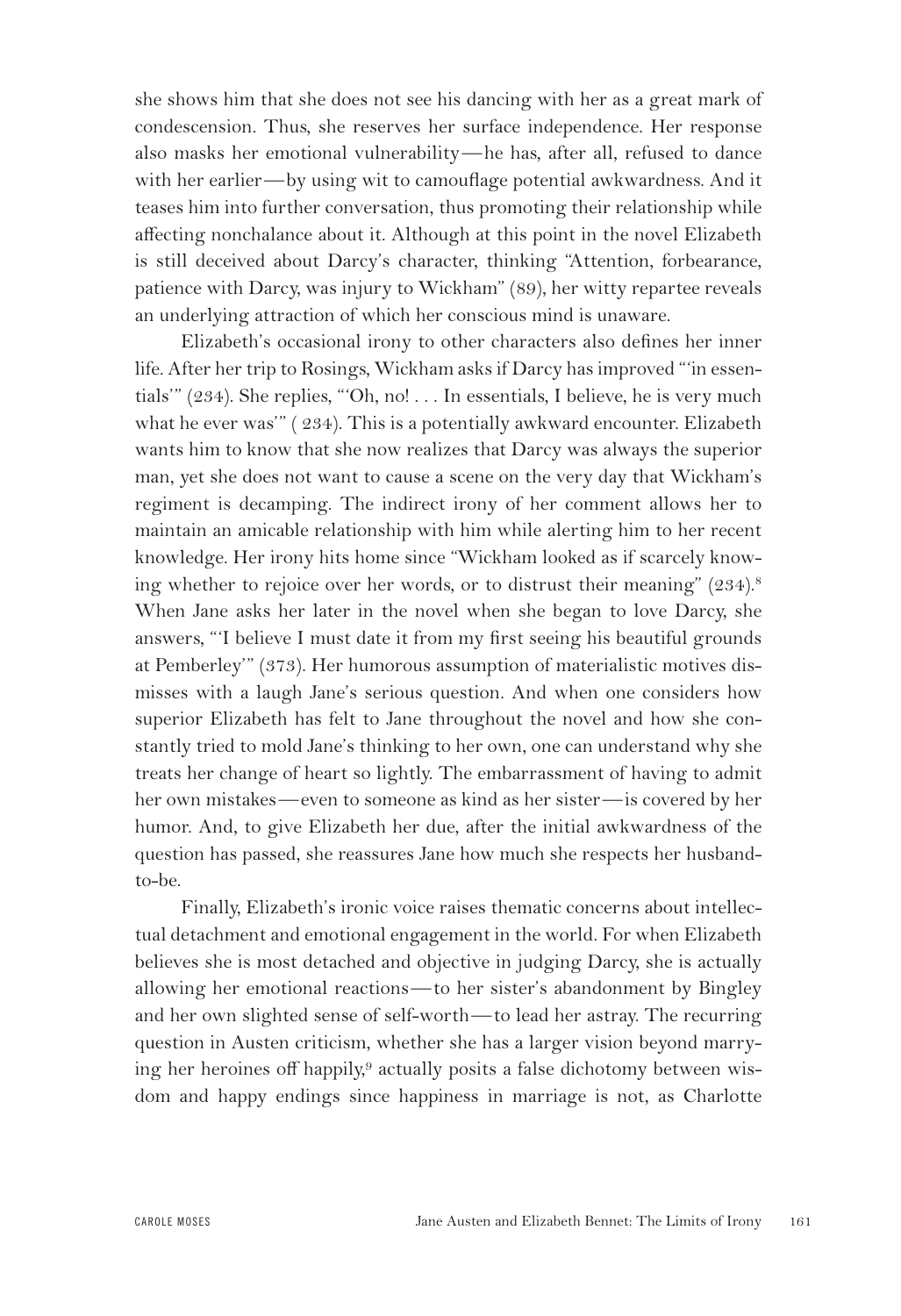believes, a "'matter of chance'" (23), but depends on an accurate assessment of self and others. Surely, this is the basis of most philosophical systems. As Tony Tanner has noted*, Pride and Prejudice* embodies the universal theme of recognition found in the "great tradition of Western tragedy—*Oedipus Rex*, *King Lear*, *Phedre*—albeit the drama has now shifted to the comic mode, as is fitting in a book which is not about the finality of the individual death but the ongoingness of social life" (105). Only when Elizabeth's distanced ironic view is balanced with her esteem for Darcy's true character does she become a whole person. Irony is thus an efficient tool in developing theme as well as portraying—to use Austen's word—one of the most "delightful" characters in literature.

## **NOTES**

1. Austen's identification with Elizabeth is, of course, reinforced by the comment she made about her novel's main character: "I must confess that I find her as delightful a creature as ever appeared in print, and how I shall be able to tolerate those who do not like *her* at least I do not know" (Tanner 105). But aside from Austen's partiality toward Elizabeth, the identification of the author with her characters seems part of a larger critical failure to judge Austen by the same standards as her male contemporaries. For an excellent overview of the way criticism has patronized Austen while claiming to celebrate her, see Claudia L. Johnson (xvi–xvii). And, although Elizabeth Bennet is the character most often discussed as Austen's surrogate, she is by no means the only one. Writing of Elinor's partially sympathetic response to Willoughby's narrative in *Sense and Sensibility*, Marvin Mudrick calls it a "Flagrant inconsistency," revealing "Jane Austen herself . . . in a posture of yearning for the impossible and lost, the passionate and beautiful hero, the absolute lover" (85). Rather than seeing Elinor's sympathy as an element of her compassionate albeit principled nature, Mudrick paints Austen as the stereotypical frustrated spinster. In a less dismissive way, Sandra M. Gilbert and Susan Gubar see Emma as an "avatar of Austen the artist" (159), arranging marriages and generally treating her acquaintances the way an author treats his or her characters. While I am not arguing against the idea of Emma as a sort of author, I do question whether her presence shows "Austen's ambivalence about her imaginative powers" (158). Time and again, Austen criticism discusses her novels as extensions of the author's personality, not as autonomous works of art.

2. I am not concerned with whether Austen's art is consciously crafted or arises from her intuitive shaping of her materials. In either case, Elizabeth exists in a complex web of verbal, narrative, and thematic ambiguities.

3. Rachel M. Brownstein remarks on Elizabeth's resemblance to "the witty narrator" (54) but does not explore the way this resemblance tricks the reader. Mark M. Hennelly states that the readers "like Elizabeth herself, are constantly asked willingly to suspend . . . disbelief, to reserve judgment and sympathy while  $\lceil \text{they} \rceil$  sort through all the visible evidence" (203). I contend that Austen makes it difficult for us to be distanced by forcing the reader to identify the narrative voice with that of Elizabeth.

4. Austen can be very direct and unambiguous: "Mr. Collins was not a sensible man" (70). The importance of this comment is not the information it conveys—no reader could mistake Mr. Collins for being sensible—but the implicit promise that the omniscient author will guide the reader through the novel. When no such guidance is given about Darcy and Wickham, the reader is left to rely on Elizabeth who, after all, sounds like the author. Early in the work, Austen has established her authorial role as guide in her assessment of Mrs. Bennet at the end of Chapter One: "She was a woman of mean understanding, little information, and uncertain temper. When she was discontented she fancied herself nervous. The business of her life was to get her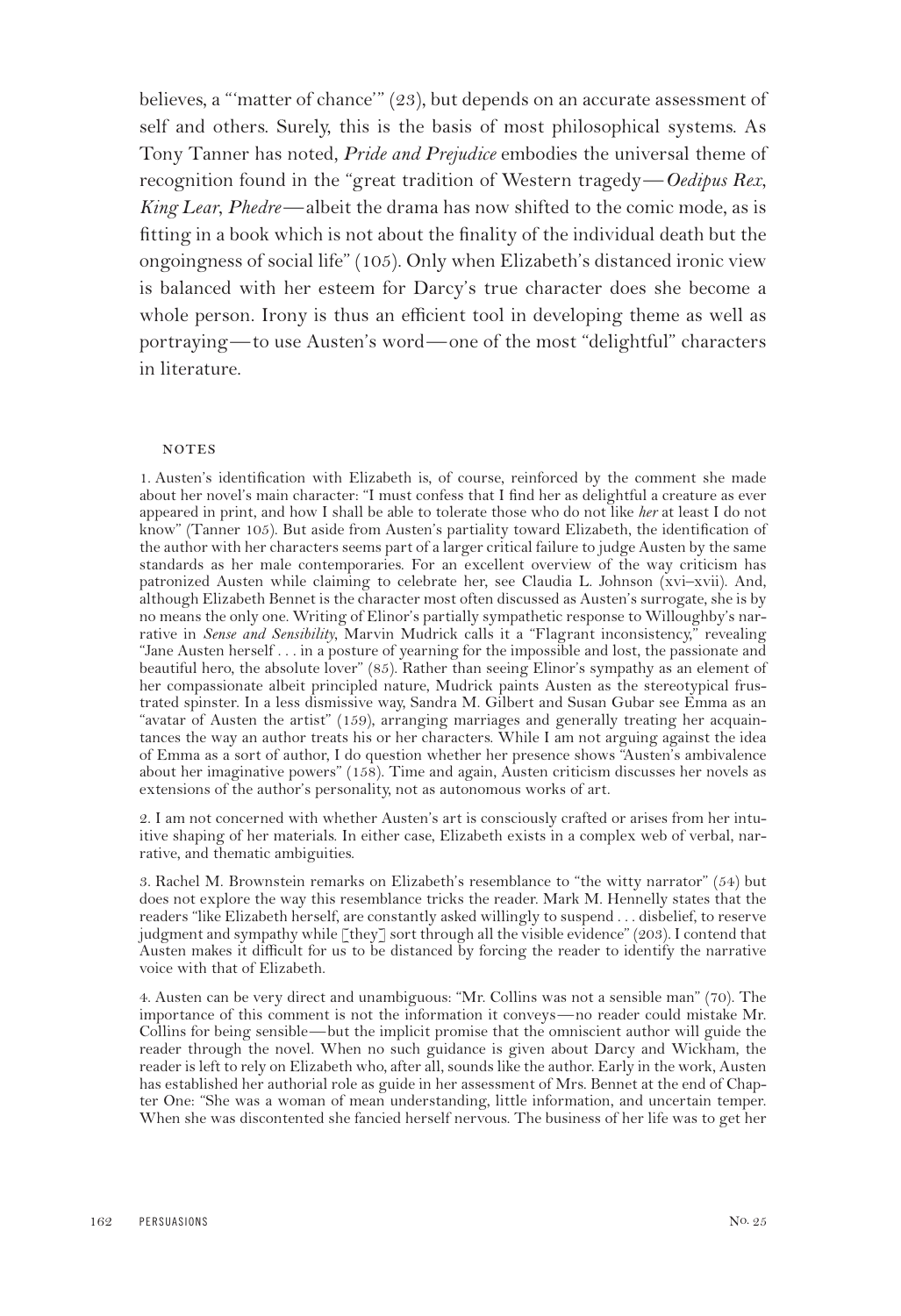daughters married; its solace was visiting and news" (5). Once again, the assessment is less important than its promise of authorial judgment.

5. In *Sense and Sensibility*, Austen uses the same wry tone to describe Willoughby, the mysterious rescuer of Marianna. As he leaves the Dashwood house in suitably ominous weather, Austen notes that "he departed to make himself still more interesting, in the midst of an heavy rain" (42).

6. Although Darcy's voice is muted, he is capable of the same sort of ironic dislocation. When Caroline Bingley repeatedly interrupts his letter-writing with messages to his sister, Darcy asks "'leave to defer your raptures'" (48) over Georgiana's design for a table. The legalistic verb ("defer") and the emotionally charged noun ("raptures") underscore Darcy's irony.

7. One is reminded of Pope's address to Queen Anne in Canto iii of "The Rape of the Lock": "Here Thou, Great *Anna*! whom three realms obey,/Dost sometimes Counsel take—and sometimes *Tea*" (7–8). Putting tea and counsel on the same plane of reality as comestibles is much like Elizabeth's equating virtue with a physical package. In fact, John F. Burrows has discussed this pattern in an early Austen work (172). Augustan wit is often woven into the narrative texture of *Pride and Prejudice*. See, for example, Brower's comment that Austen's prose often achieves the "formal balance of the heroic couplet" and combines the "traditions of poetic satire with those of the sentimental novel" (62). And Kenneth L. Moler has noticed that Austen, Elizabeth, and Darcy all share the same reasonable speech patterns, using balanced phrases and abstract nouns. Such verbal similarities not only show Austen's debt to the Augustans but also reinforce the identification of Elizabeth and the omniscient narrator. And they underscore the compatibility of Elizabeth and Darcy: quite literally, they speak the same language.

8. Like Elizabeth, Darcy can also use irony to discompose others. When Miss Bingley attempts to discredit Elizabeth by referring to her supposed strategies for succeeding with men, Darcy feigns agreement while letting her know that he sees through her own artifice: "'Undoubtedly . . . there is meanness in *all* the arts which lades sometimes condescend to employ for captivation. Whatever bears affinity to cunning is despicable'" (40). Like Elizabeth's barbed response to Wickham, Darcy's answer disconcerts his listener: "Miss Bingley was not so entirely satisfied with this reply as to continue the subject" (40).

9. Fortunately, Austen criticism is passing beyond the need to be defensive about the marriages at the end of her works. In fact, recent critics have focused on the ways Austen manages to exist in her time as well as go beyond it. As Jan Fergus notes, the novel can be read as a "Cinderella story" or as an "attack on romantic expectations" (86). Claudia L. Johnson has shown that Austen uses patriarchal conservative myths to question their very validity (91). And Oliver MacDonagh (35) points out that she allows many views of marriage to make their case in her works.

## WORKS CITED

- Austen, Jane*. The Novels of Jane Austen*. Ed. R. W. Chapman. 3rd ed. Oxford: OUP, 1988.
- BABB, HOWARD S. Jane Austen's Novels: the *Fabric of Dialogue*. Columbus: Ohio State UP, 1962.
- Brower, Reuben Arthur. *The Fields of Light: an Experiment in Critical Reading*. New York: Oxford UP, 1951.
- BROWN, LLOYD W. *Bits of Ivory: Narrative Techniques in Jane Austen's Fiction*. Baton Rouge: Louisiana State UP, 1973.
- Brownstein, Rachel. "*Northanger Abbey, Sense and Sensibility, Pride and Prejudice*." *The Cambridge Companion to Jane Austen*. Ed. Edward Copeland and Juliet McMaster. Cambridge: CUP, 1997. 32–57.
- Burrows, John F. "Style." *The Cambridge Companion to Jane Austen*. Ed. Edward Copeland and Juliet McMaster. Cambridge: CUP, 1997. 170–188.